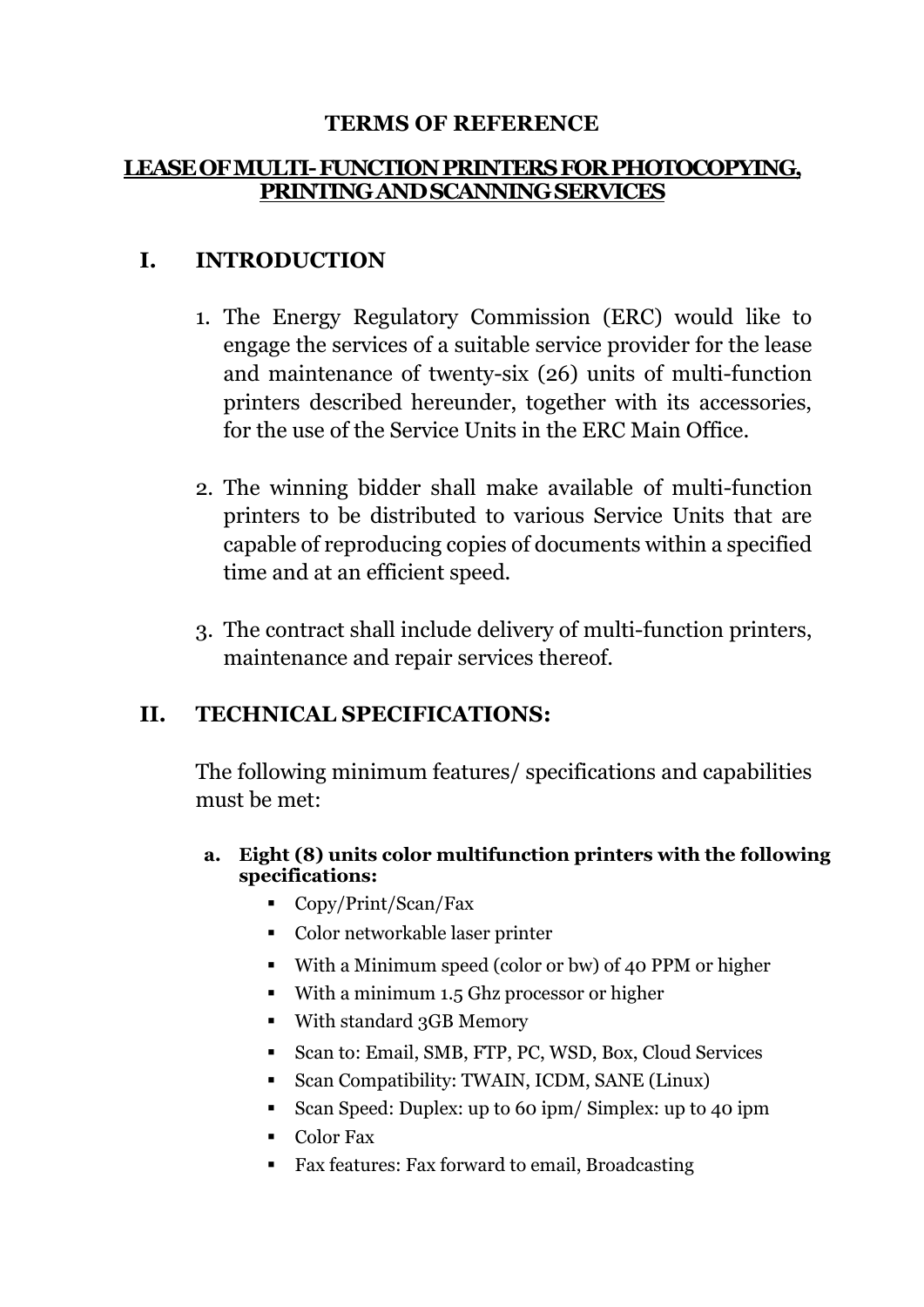- With a minimum 7.0'' color touch screen with easy to read interface or higher
- With a confidential printing feature (security printing bundled)
- Page Description Language PCL 6, PCL 5e, PostScript 3 compatible, PDF, TIFF, JPEG, HBPL
- Output:
	- o All units of color photocopying machine must be capable of printing Minimum A5 to Maximum Legal Size or better
	- o But at least one (1) unit of color photocopying machine must be capable of printing Minimum A5 to Maximum A3 size or better
- **Printing resolution: 1200x1200 dpi (dots per inch)**
- Tray Capacity: Minimum 550-sheets feeder with 100 sheets multipurpose tray and the set of the set of the set of the set of the set of the set of the set of the set of the set of the set of the set of the set of the set of the set of the set of the set of the set of the set of the set
- Should have automatic document feeder with 100-sheet paper capacity that is a contract of the contract of the contract of the contract of the contract of the contract of the contract of the contract of the contract of the contract of the contract of the contract of the contract of
- Monthly Duty Cycle: 80,000 Pages per month
- Power requirement: 220-230VAC, 50-60 Hz
- Energy efficient / energy saving feature
- Energy Star compliant
- With automatic back to back copying
- ISO Compliant

#### **b. Eighteen (18) units mono multifunction printers with the following specifications:**

- Copy/Print/Scan/Fax
- Black & White networkable laser printer
- With at Minimum speed of 47 PPM or higher
- **Processor minimum 1.0 GHz Dual Core ARM or higher**
- **Memory 1 GB minimum or higher**
- Scan to: Email, SMB, FTP, PC, WSD, Box, Cloud Services
- Scan Compatibility: TWAIN, WIA, ICDM, SANE (Linux)
- Scan Speed: Duplex: up to 60 ipm/ Simplex: up to 35 ipm
- Color Fax
- Fax features: Fax forward to email, Broadcasting
- With a minimum 7.0'' color touch screen with easy to read interface or higher
- First Page Out: Less than 6.5 seconds
- Output: all units of monochrome photocopying machines must be capable of printing Minimum A5 size to Maximum Legal Size of better and the contract of the contract of the contract of the contract of the contract of the contract of the contract of the contract of the contract of the contract of the contract of the contract of the contract of the
- Minimum printing resolution: 1200x1200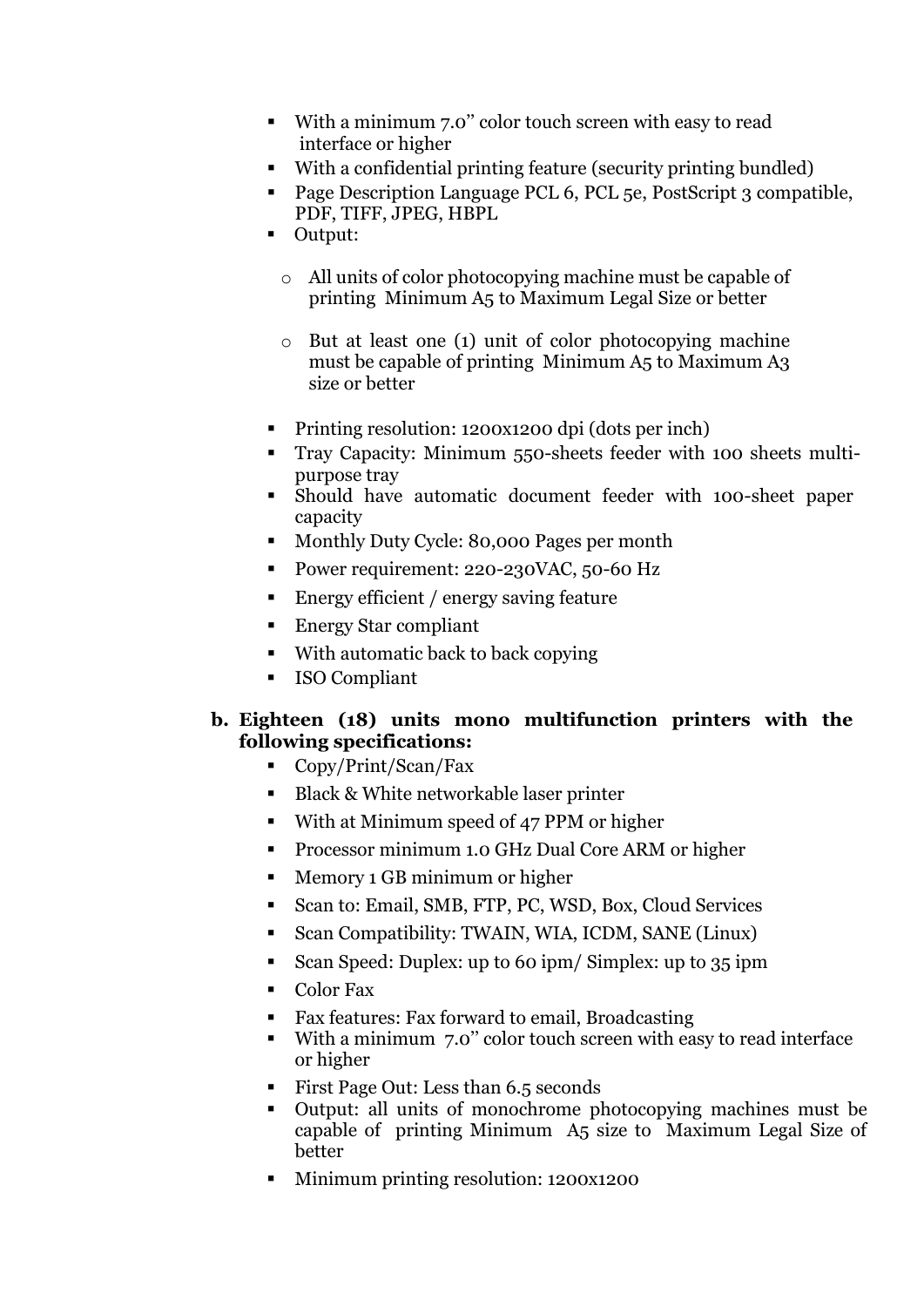- Page Description Language PCL 6, PCL 5e, PostScript 3 emulation, PDF Direct V1.7
- Tray Capacity: Minimum 550-sheets & Multi-purpose tray 100 sheets
- **Monthly Duty Cycle: 200,000 Pages per month**
- Power requirement: 220-230VAC, 50-60 Hz
- Energy efficient / energy saving feature
- With automatic back to back printing
- **ISO Compliant**

#### **Additional Requirements:**

1.) All units should be BRAND NEW. The printers should be unused and completely new.

The bidders are required to submit a manufacturer's letter certifying units are BRAND NEW

- 2.) All units should be capable of serverless follow-me-print
- 3.) All units can manage up to 2,000 local users
- 5.) Annual Free pages of 2,641,935 **for the monochrome printers**
- 6.) Annual free pages of 189,583 **for the colored printers**
- 7.) Warranty: 1 day on-site next day
- 8.) Supplier must have optional high-capacity toner cartridge with at least 40,000 pages for the Single Function Printer, and at least 9,500 pages for Color MFP
- 9.) Supplier must conduct preventive maintenance at least once a month

## **III. GENERAL SCOPE OF SERVICES AND RESPONSIBILITIES OF THE SERVICE PROVIDER**

### **1. Deployment**

The Service Provider shall provide multi-function printers to each of the following ERC units:

### **a. Colored Multi-function Printers (1 unit each)**

- a.1 Market Operation Service
- a.2 Consumer Affairs Service
- a.3 Finance and Administrative Service
- a**.**4 Legal Service
- a.5 Regulatory Operation Service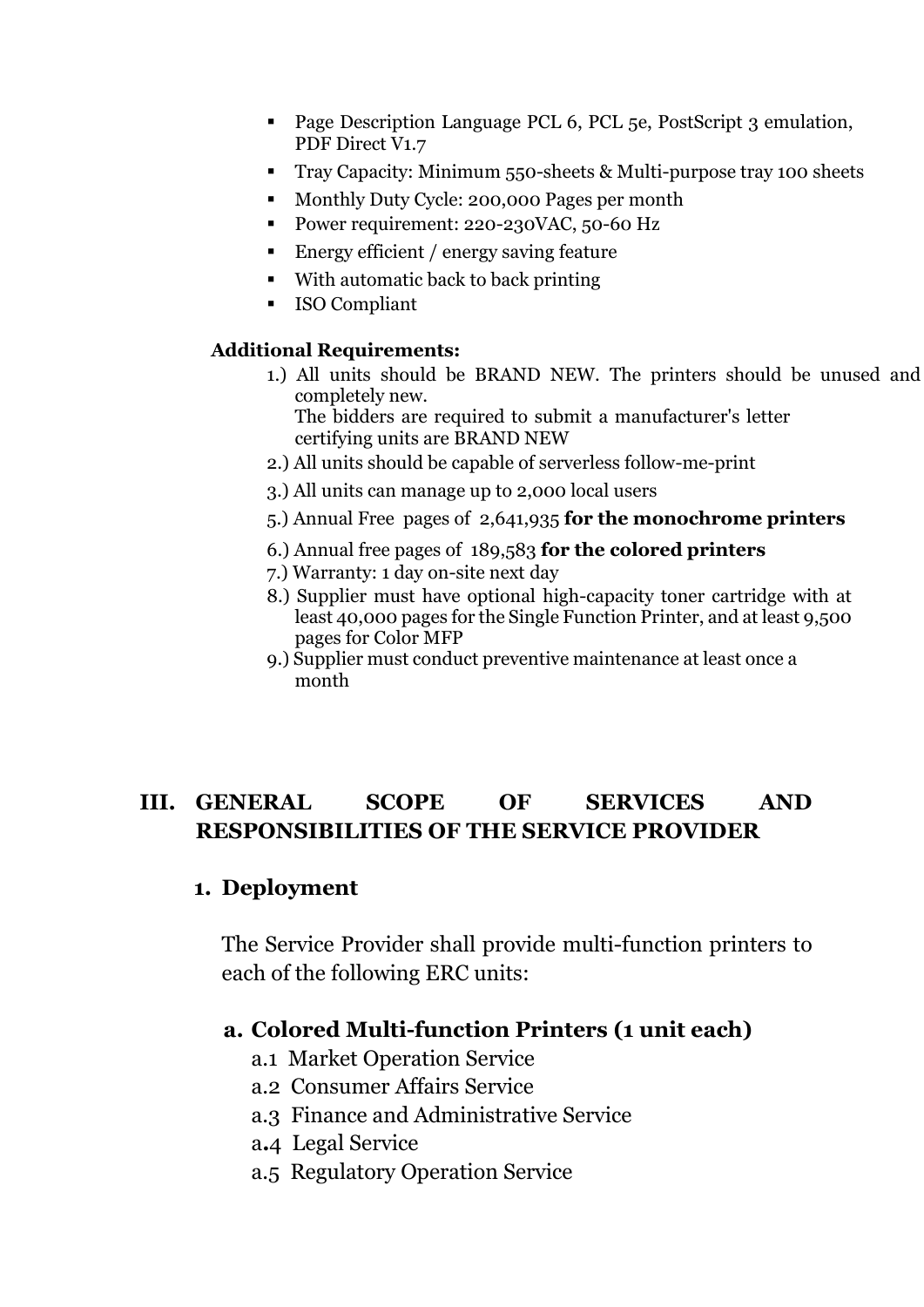- a.6 Office of the General Counsel & Secretariat
- a.7 Planning and Public Information Service
- a.8 Office of the Chairman & Commission Members

#### **b. Mono Multi-function Printers**

- b.1 Market Operation Service
	- one (1) unit for 12th Floor
	- one (1) unit for 22nd Floor
- b.2 Consumer Affairs Service
	- one (1) unit for 10th Floor
	- one (1) unit for 12th Floor
- b.3 Finance and Administrative Service
	- one (1) unit for 8th Floor
	- one  $(1)$  unit for  $14<sup>th</sup>$  Floor
- b.4 Legal Service
	- two (2) units for 15th Floor
- b.5 Regulatory Operation Service
	- two (2) units for 17th Floor
	- one (1) unit for 21st Floor
- b.6 Office of the General Counsel & Secretariat - two (2) units for 18th Floor
- b.7 Planning and Public Information Service - two (2) units for 18th Floor
- b.8 Office of the Chairman & Commission Members  $-$  two (2) units for 16<sup>th</sup> Floor
- b.9 Bids and Awards Committee - one (1) unit for Mezzanine

The winning bidder shall deliver and install the multi-function printers to various units according to the above deployment schedule within fifteen (15) days after receipt of the Notice to Proceed (NTP).

#### **2. Consumables**

The lease shall be inclusive of consumables for the use and maintenance of the multi-function printers.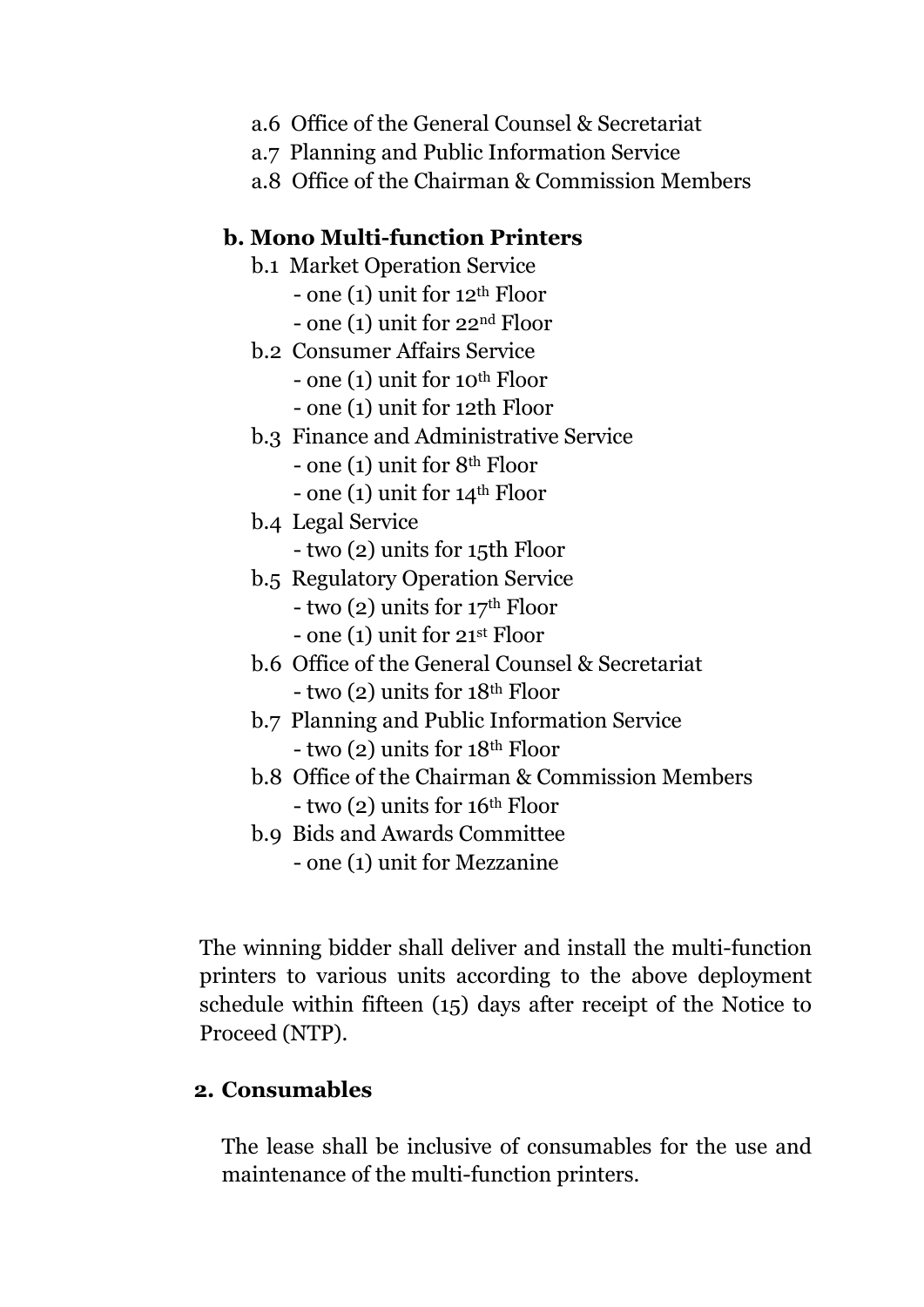Each printer shall be provided with one (1) toner and one (1) back up toner. Consumed toners shall be replenished within twenty-four (24) hours from receipt of notice/request (oral/written).

### **3. Replacement of Toners**

The Service Provider must replace defective toners within twenty-four (24) hours from receipt of notice/request (oral/written).

## **4. Repairs and Maintenance**

The Service Provider shall conduct monthly regular maintenance of the multi-function printers as well as the necessary repairs as the need arises.

The replacement of spare parts shall be for the account of the Service Provider.

The Service Provider shall provide technical support through Phone Help Desk or send a representative to check or inspect the multi-function printer not later than the start of the next business day from receipt of notice/request (oral/written).

The Technical Support shall be made available from 8:00 A.M. - 5:00 P.M. from Mondays to Fridays (except holidays).

Any issue/s on any of the multi-function printers, if not resolved within half of the business day, the Service Provider shall provide or deploy a temporary service unit within that same business day.

If a multi-function printer is UNSERVICEABLE or BEYOND REPAIR, it must automatically be replaced by a brand new fully functioning unit that meets the specifications indicated herein within twenty-four (24) hours.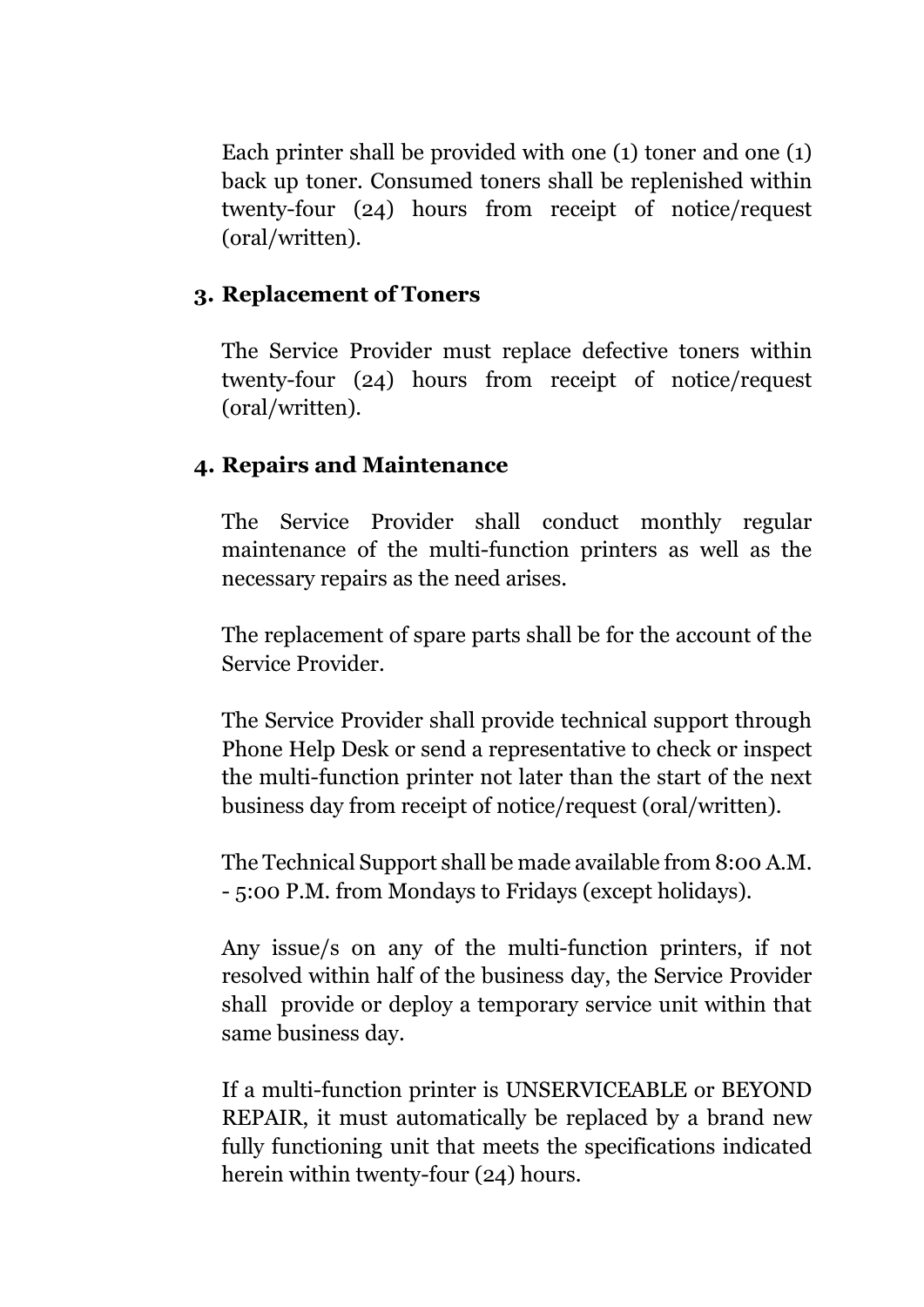## **IV. OTHER TERMS AND CONDITIONS**

- 1. Upon delivery, actual demonstration and familiarization on the features and operation of the multi-function printer shall be conducted by the Service Provider for the benefit of the different units' personnel concerned.
- 2. An instructions manual shall be provided to the General Services Division of the Financial and Administrative Service, for ready reference.

## **V. CONTRACT PERIOD**

The lease shall be for a period of one (1) year, to commence on 01 January 2021 to 31 December 2021

### **VI. SCHEDULE OF REQUIREMENTS**

The total number of free pages shall be as follows:

|            | <b>Annual Free Pages</b> |
|------------|--------------------------|
| Monochrome | 2,641,935                |
| Color      | 189,583                  |

Should there be unconsumed pages at the end of the contract period, the Service Provider commits to retain at least five (5) units of multifunction printer to be used by ERC until such time that the annual free pages are fully consumed.

Monthly payment shall be made based on the Contract price divided by 12 months, within thirty (30) days upon receipt of the company's/supplier's billing statement. ERC shall not be held liable for any delay in the payment under reasonable and acceptable grounds/circumstances.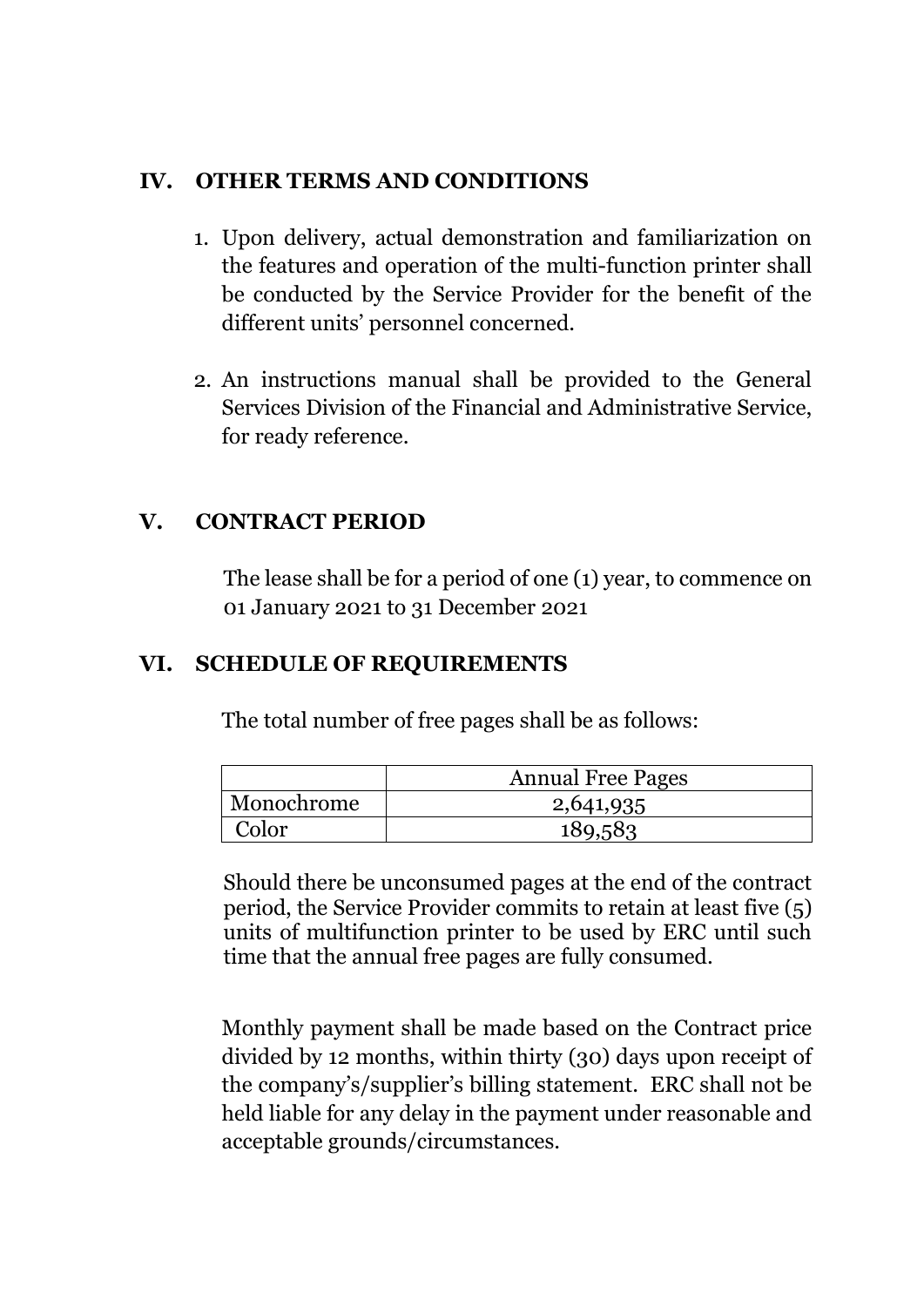Accounts shall be payable to the Service Provider within Thirty (30) working days from receipt of the bills, together with acknowledgement receipt of the consumables, spare parts and services signed by FAS-GSD's representative, subject to existing accounting and auditing rules and regulations.

The ERC shall be allowed two percent (2%) spoilage based on the actual monthly meter reading. Such spoilage shall be added to the annual free pages.

# **VII. APROVED BUDGET FOR THE CONTRACT**

- 1. The Approved Budget for the Contract is **Five Million Four Hundred Sixty Thousand Pesos (PhP5,460,000.00),**  inclusive of all government taxes and other fees and charges.
- 2. Funding shall be chargeable against ERC's approved National Expenditure Program for FY 2021
- 3. The submitted quotation shall not be subject to any change/increase during the implementation of the Contract.

## **VIII.MODE OF PROCUREMENT**

The mode shall be through Public/Competitive Bidding pursuant to Republic Act No (RA). 9184, otherwise known as the Government Procurement Reform Act and its 2016 Revised Implementing Rules and Regulations (IRR).

# **IX. TERMINATION:**

Termination of contract shall be subject to the provisions of RA 9184 and its IRR.

Upon termination or expiration of the contract, the ERC shall return all the units and accessories to the Service Provider by allowing the latter, on a date and time agreed upon by the